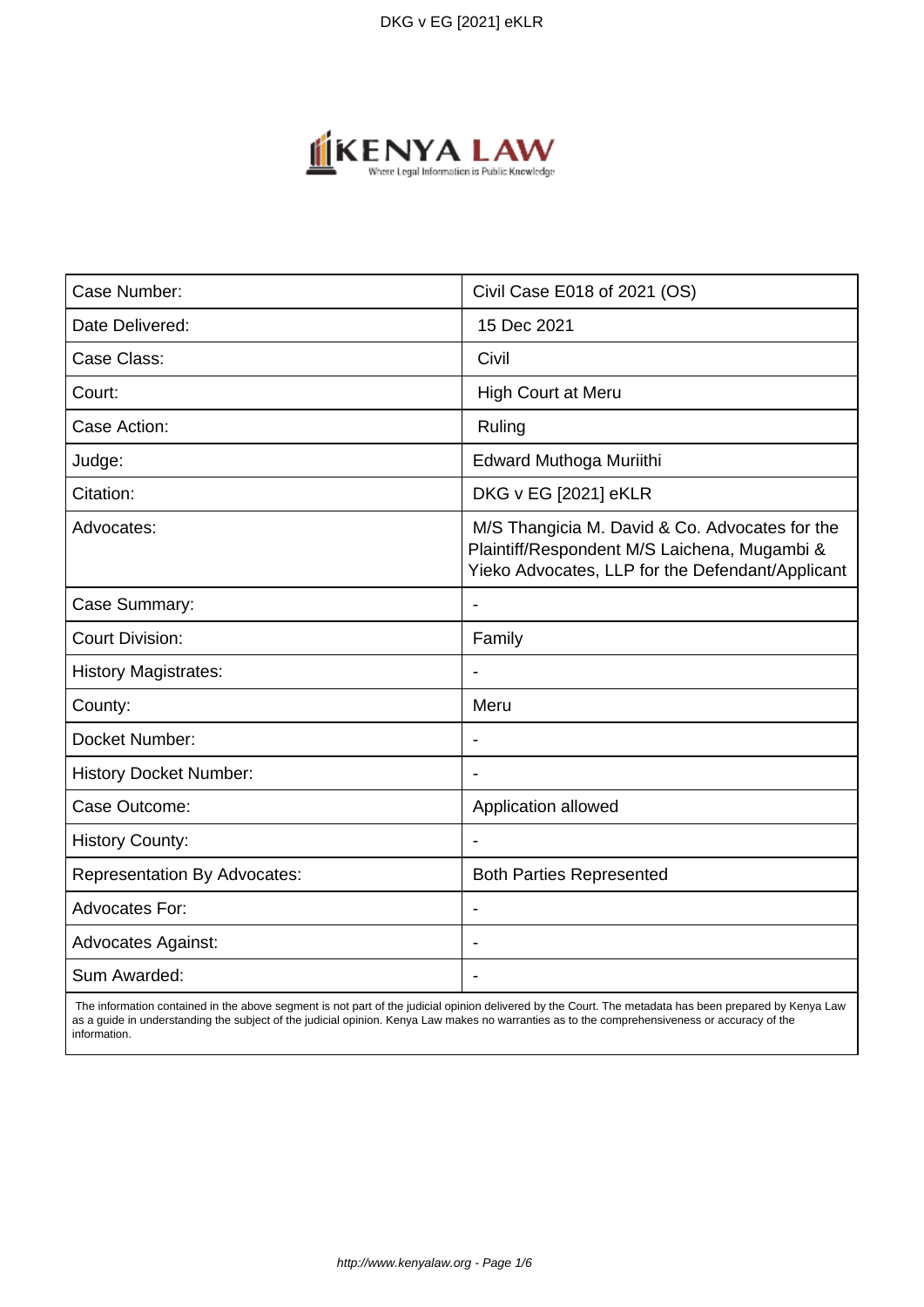## **REPUBLIC OF KENYA**

## **IN THE HIGH COURT OF KENYA**

## **AT MERU**

## **CIVIL CASE NO. E018 OF 2021 (OS)**

## **IN THE MATTER OF SUMMONS FOR DECLARATION OF MATRIMONIAL PROPERTY**

## **IN THE MATTER OF MATRIMONIAL PROPERTY ACT, 2013**

## **IN THE MATTER OF MATRIMONIAL CAUSES ACT, 2014**

## **IN THE MATTER OF ARTICLES 45, 28, 27, 40, 19 & 20 OF THE CONSTITUTION**

## **BETWEEN**

**DKG.............................................................................................................................................PLAINTIFF**

## **VERSUS**

## **EG..............................................................................................................................................DEFENDANT**

## **RULING**

1. Before the Court is an application dated 12<sup>th</sup> November 2021 principally seeking to cite the Respondent for contempt of Court for disobeying the Court's orders of 12<sup>th</sup> August 2021. It also seeks for the Court to authorize the OCS Meru Police Station to implement the orders issued on  $12<sup>th</sup>$  August 2021 by confiscating/impounding and availing to the Applicant motor vehicle registration number KBV XXX.

2. The orders of  $12<sup>th</sup>$  August 2021 directed the Respondent to grant the Applicant access to the parties' former matrimonial home located at NYAKI/MULATHANKARI/xxxx which is registered in the parties' joint names, with the alternative of providing other premises for her accommodation. The orders also directed the Applicant to surrender motor vehicle registration number KBV XXX to the Applicant, pending the hearing and determination of the cause.

## *Applicant's Case*

3. The Applicant's application is supported by her supporting affidavit sworn on  $12<sup>th</sup>$  November 2021 and her supplementary affidavit sworn on  $4<sup>th</sup>$  December 2021. She urges that the Respondent and his Advocates were duly served with the Court orders via their respective email addresses and their WhatsApp accounts and that in any event, the Respondent even filed an application to stay the orders and was thus aware of the said orders. She urges that the Respondent has sworn never to obey those orders and has indicated that the Court will do nothing about it. She urges that the Respondent has threatened to harm or even kill her over the suit properties. She urges that the Respondent has greatly interfered with the administration of justice and undermined the authority of the Court. She urges that she continues to languish in lack of shelter, food, clothing and other basic needs at the instigation of the Respondent despite the fact that they jointly acquired the matrimonial properties.

4. In her supplementary affidavit, she urges that the Respondent whom she was married to for over 30 years can be very cunning and conniving so as to avoid doing what he doesn't want to do. She urges that it was just in September 2021 when the Respondent passionately submitted to the Court that he still uses motor vehicle registration number KBV XXX to take the children to school and that this renders the contents of paragraphs 6, 7, 8 and 9 of his replying affidavit false. She urges that even if such an accident indeed occurred, the same occurred in May 2020, long before the instant suit was instituted and that the police abstract attached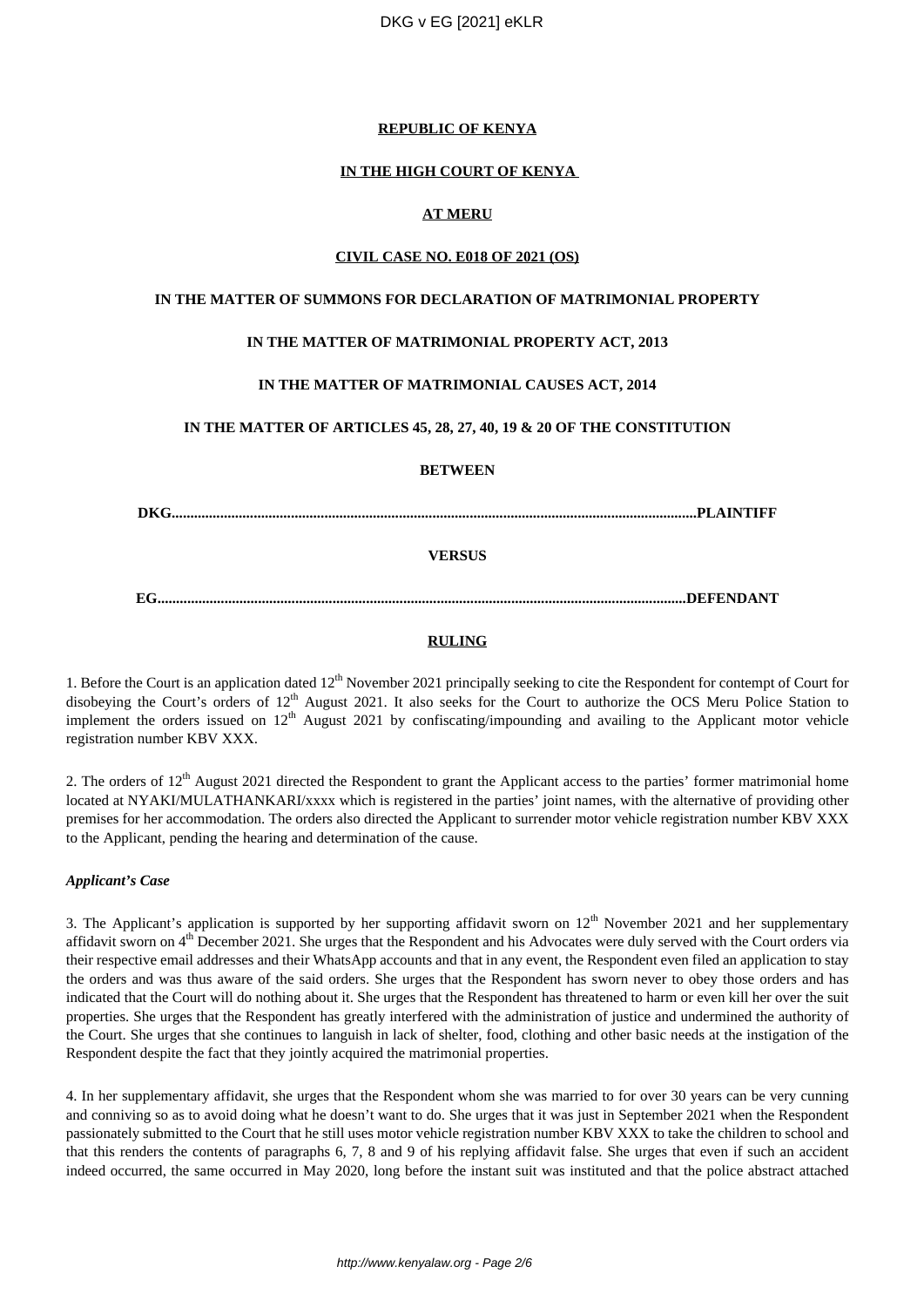shows that the vehicle was comprehensively insured and the repairs therefore ought to have been taken care of by the insurer.

5. She urges that her Advocate has tried to reach out to the Respondent's Advocate for out of court talks but he was informed that the Respondent wanted nothing to do with it. She urges that the alleged letter written to her Advocates purportedly communicating willingness to offer an alternative vehicle was tailor made by the Respondent so as to get a response to the application as it was served upon her Advocate on 2<sup>nd</sup> December 2021 at 3:33 p.m, four (4) days after the suit application came for hearing. She urges that while the Respondent in his replying affidavit claims that the vehicle is in a garage in Meru, the aforesaid letter indicates that the vehicle is in a garage in Nairobi. She urges that if the Respondent's averments are true, he did not have to conceal this information from the Court until the Applicant was forced to cite him for contempt of Court.

6. She urges that her Advocate called the Respondent's Advocate to have the matter resolved amicably but the Respondent has refused to allow the same. She urges that her Advocate also called the Respondent's Advocate over the issue of conducting inspection on the suit property and they agreed that it was impossible for the Respondent to coexist with her in the same home and they at some point talked about the alternative of paying a rental for her and her Advocate proposed a figure of Ksh 50,000/= per month which information the Respondent's Advocate was to share with the Respondent.

7. She urges that in order to circumvent the wheels of justice, the Respondent filed Nairobi HCCOM No. E858 of 2021 while this suit and HCCC No. E023 of 2021 are still pending in Court.

8. During hearing, Counsel for the Applicant made oral submissions to highlight the above.

#### *Respondent's Case*

9. The Respondent filed a replying affidavit sworn on 3rd December 2021. He urges that he has never refused to hand over motor vehicle registration number KBV XXX to the Applicant but that there is an engine mechanical problem which is attributed to a previous accident which occurred on  $7<sup>th</sup>$  May 2020. He urges that he has been in communication with the Applicant who is aware of the mechanical problem and that the vehicle requires a full engine overhaul among other repairs estimated at a cost of Ksh 630,000/=. He urges that for over 3 months, he has not used the car as it was towed to Katsastus Kenya Garage where it is awaiting repairs and that he has been making effort to look for money to conduct the repairs. He urges that he has written to the Applicant's Advocates indicating his willingness to look for an alternative car for the Applicant to use in the meantime. He denies being aware of the WhatsApp communication forwarding to him the orders.

10. He urges that the parties' Advocates have never agreed on a mutual date to conduct inspection of the suit property for purposes of determining the feasibility of an order granting the parties joint possession and access. He thus urges that the order for provision of alternative accommodation to the Applicant has not taken effect because the same was preconditioned on the inspection exercise. He urges that the Applicant has not provided any evidence as to whether her Advocate attempted to reach out to his Advocate for purposes of agreeing on the inspection. He urges that the instant application is intended to settle a personal vendetta that the Applicant seems to have had with him over the years. She urges that the Applicant wants him to be committed to civil jail so that she can have custody of their adopted children who she allegedly abandoned when she walked out of their matrimonial home.

## *Determination*

11. The main issue for determination in this application is on the question of whether the Respondent is in breach of court orders issued herein on  $12<sup>th</sup>$  August 2021 and what orders the Court should make upon a finding of contempt on his part.

12. The High Court in the case of *Samuel M. N. Mweru & Others v National Land Commission & 2 others* [2020] eKLR discussed the applicable law on contempt of court as follows: -

*"It is an established principle of law that in order to succeed in civil contempt proceedings, the applicant has to prove (i) The terms of the order, (ii) Knowledge of these terms by the Respondent, (iii) Failure by the Respondent to comply with the terms of the order."*

13. The court in the aforementioned case proceeded to quote with approval the learned authors of the book; *Contempt in Modern New Zealand* thus: -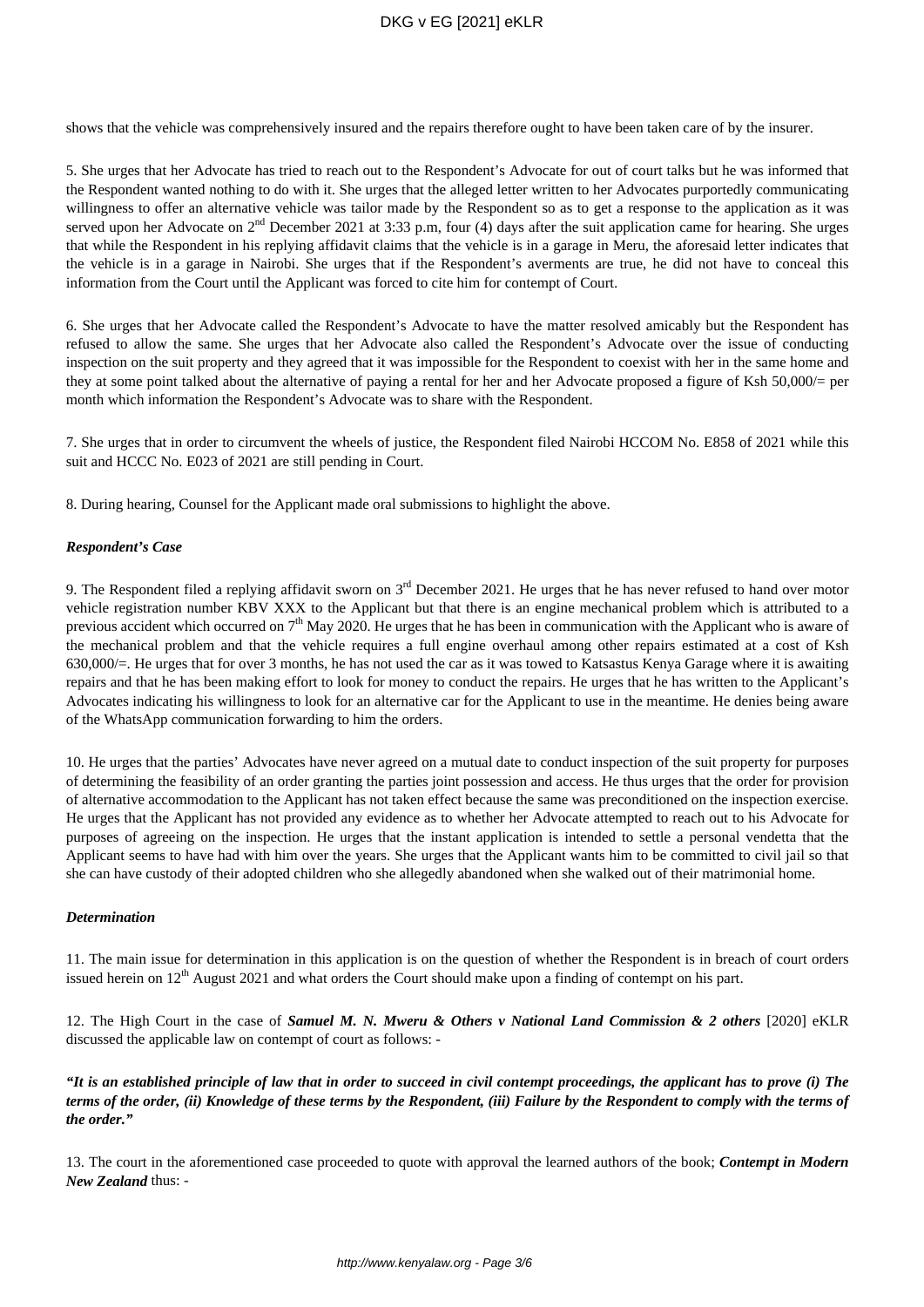*"There are essentially four elements that must be proved to make the case for civil contempt. The applicant must prove to the required standard (in civil contempt cases which is higher than civil cases) that: -*

*a) The terms of the order (or injunction or undertaking) were clear and unambiguous and were binding on the defendant;*

*b) The defendant had knowledge of or proper notice of the terms of the order;*

*c) The defendant has acted in breach of the terms of the order;*

#### *d) The defendant's conduct was deliberate."*

14. The standard of proof in contempt of Court applications is higher than that of balance of probabilities but lower than that of beyond reasonable doubt. This was discussed in the *locus classicus* of *Mutitika vs Baharini Farm,* Civil Application No. NAI 24 of 1985 (1985) eKLR.

## *Terms of the Order*

15. On  $12<sup>th</sup>$  August 2021, the Court delivered its Ruling on an Application by the Applicant and issued among others, the following orders: -

*i) That in order to ensure safety of parties, the Advocates of the respective parties are hereby directed to mutually agree on a date when they will inspect the premises at NYAKI/MULATHANKARI/xxxx for purposes of determining the suitability of an order granting the Applicant access to the property while the Defendant continues to reside thereon.*

*ii) That in the event the inspection at i) above reveals that the premises are not conducive for the return of the Applicant, the Defendant shall provide the Applicant with alternative residential area pending the hearing and determination of the suit.*

*iii) That parties to appear in Court after fourteen (14) days for mention for further orders based on findings of the inspection at i) above and the alternative arrangements as per ii) above.*

*iv) That the Defendant do release M/V KBV* XXX *to the Applicant for her personal use forthwith pending the hearing and determination of the suit.*

16. To this Court's mind, the above orders are clear and unambiguous. The Court considers that at the time of delivery of the Ruling, the parties' respective Advocates were present and they did not raise any concern on the meaning and implications of the order.

## *Notice of the terms of the Order*

17. This Court has considered that at the time of delivery of the Ruling, both parties were represented in Court and this is indicative of notice upon them of the terms of the order. The Court of Appeal (**Karanja, Mwera & Mwilu JJA**) in *Shimmers Plaza Limited vs National Bank of Kenya Limited* (2015) eKLR held as follows with respect to notice of court orders to litigants who are represented by Counsel: -

*"Would the knowledge of the judgment or order by the advocate of the alleged contemnor suffice for contempt proceedings" We hold the view that it does. This is more so in a case such as this one where the advocate was in Court representing the alleged contemnor and the orders were made in his presence. There is an assumption which is not unfounded, and which in our view is irrefutable to the effect that when an advocate appears in court on instructions of a party, then it behoves him/her to report back to the client all that transpired in court that has a bearing on the client's case."*

18. The Court further considers that shortly after delivery of the Ruling on  $12<sup>th</sup>$  August 2021, the Respondent's Advocate filed an application for stay of execution dated  $17<sup>th</sup>$  August 2021 and this means that the Respondent was aware of the terms of the order in issue. The Court considers that one can only apply to stay that which he has knowledge of.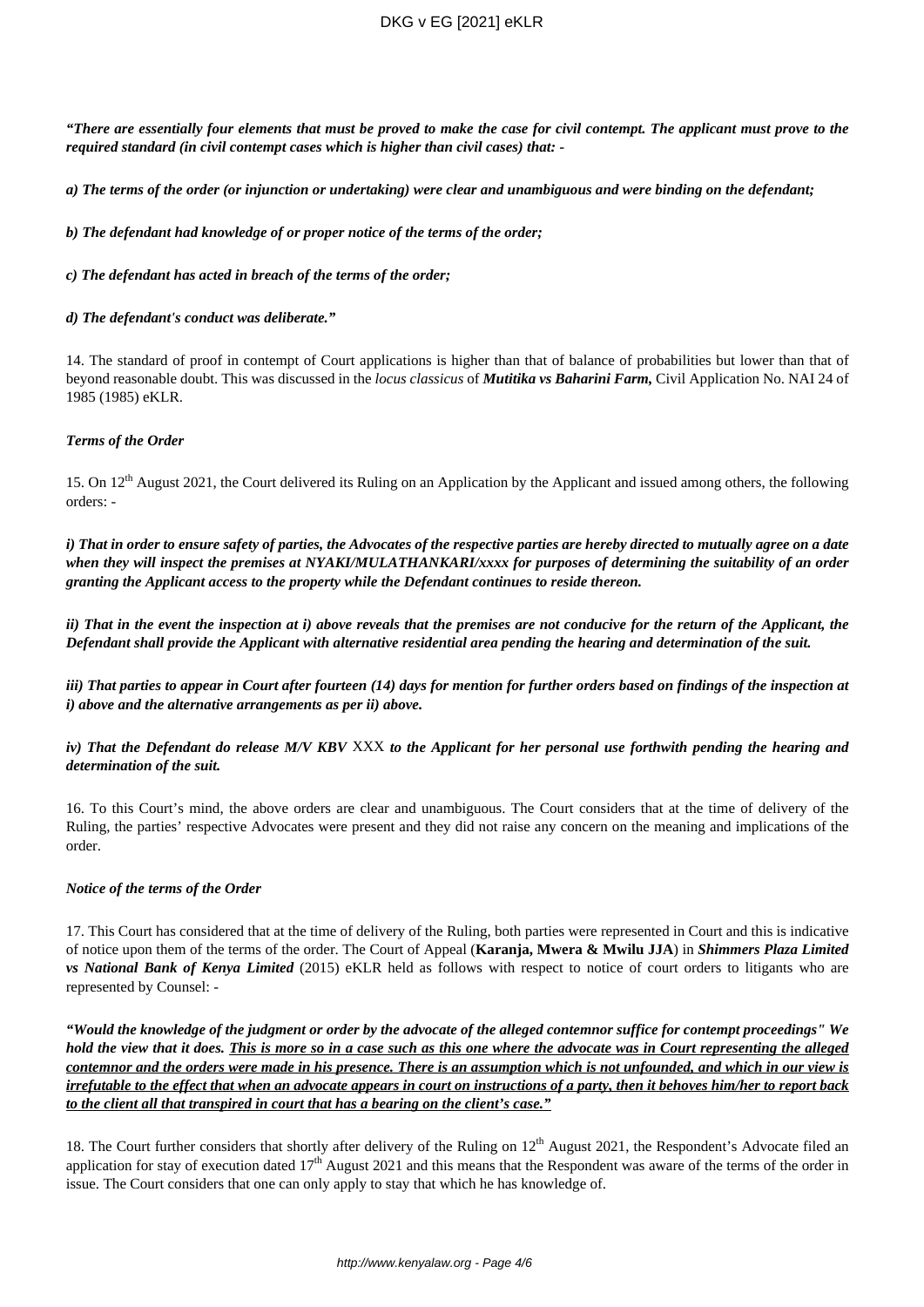## DKG v EG [2021] eKLR

#### *Disobedience of the Order*

19. The Court as seen above ordered for the Respondent to either grant the Applicant access to the suit property with the alternative of provision of other accommodation. The Court also ordered for the surrender of motor vehicle registration number KBV XXX to the Applicant. The Applicant urges that there has been disobedience of the Court orders. The Respondent on the other hand has given an explanation as to why he has not complied with the Court orders.

20. With respect to the surrender of motor vehicle registration number KBV XXX, the Respondent urges that the vehicle has a mechanical problem and it needs an engine overhaul which costs about Ksh 630,000/=. He urges that he has written to the Applicant's Advocate with a proposal to provide an alternative vehicle. The Court considers that the Applicant appears to be untruthful as in his application for stay of  $17<sup>th</sup>$  August 2021, he indicated that he was using the vehicle to take the children to school. It is thus surprising that the Respondent now claims that the vehicle has an engine problem. Without going into the issue of the comprehensive insurance coverage, this Court finds that the Applicant has been untruthful.

21. Concerning the order requiring the Respondent to provide alternative accommodation to the Applicant, the Respondent urges that this was only to be done in the event the parties' Advocates, upon inspection of the suit property found that it was not possible for the two to have joint possession and access. He urges that since the inspection has not been done as yet, he cannot be said to have disobeyed the Court orders. While the Court agrees that the order first required the inspection of the suit property to determine suitability of joint occupation, the Court considers that even before the expiry of 14 days period when parties were expected to appear back in Court to report on the findings of the inspection or the provision of alternative accommodation, the Respondent had already commenced the appeal process and also lodged his application for stay. One of the grounds in support of his application for stay was the assertion that it is not possible for him to stay in the same house as the Applicant because they had irreconcilable differences leading to the dissolution of the marriage and that the Plaintiff was cruel and hostile to him and the children. He also urged that he had no means of providing the Applicant with alternative accommodation and he further urged that the Respondent already has a house in Meru where she has been residing from the time she left the matrimonial home.

22. From the above, this Court considers that Respondent appears to have made up his mind on the issue of joint occupation. He has also expressed his resistance to providing an alternative accommodation. This Court considers that if the Applicant was genuine in his perceived difficulties, he would have long approached the Court to get a legal reprieve as opposed to going quiet and giving conflicting excuses as to why he is unable to comply.

23. The above conduct and facts reveal that the Respondent willfully disobeyed the Court orders.

#### *Conclusion*

24. This Court on  $12<sup>th</sup>$  August 2021 ordered for the parties' Advocates to conduct inspection of the suit property to determine suitability of joint occupation by the Applicant and the Respondent. The Court ordered that in the alternative, the Respondent provides the Applicant with alternative premises for her occupation pending the hearing and determination of the case. The Court also ordered the Respondent to release motor vehicle registration number KBV XXX to the Applicant for her use pending the hearing and determination of the case.

25. The Court considers that the terms of the order were clear and unambiguous and further, that both parties were represented by their respective Advocates at the point of delivery of the Ruling. The Respondent, therefore, had full knowledge of the terms of the order and this is further confirmed by the fact that he filed an application for stay of execution, shortly after delivery of the Ruling.

26. The Court does not accept the Respondent's explanation as to why he was unable to comply with the Court's orders and the Court considers the same as mere afterthoughts and attempts to circumvent the wheels of justice. While the Respondent urges that motor vehicle registration number KBV XXX has had a mechanical problem since May 2020, in support of his application for stay filed less than 3 months ago, he urged that he was using the said vehicle to take the children to school. In the same application for stay, he also urged that it was not possible to coexist together with the Applicant and further, that he was unable to provide the Applicant with alternative accommodation because he was paying for the children's school fees.

27. To this Court's mind, the Respondent's inconsistency in his averments and his conduct in the proceedings in general demonstrate a litigant who is hell bent to frustrate the court process. The Court considers that if at all he was unable to comply with